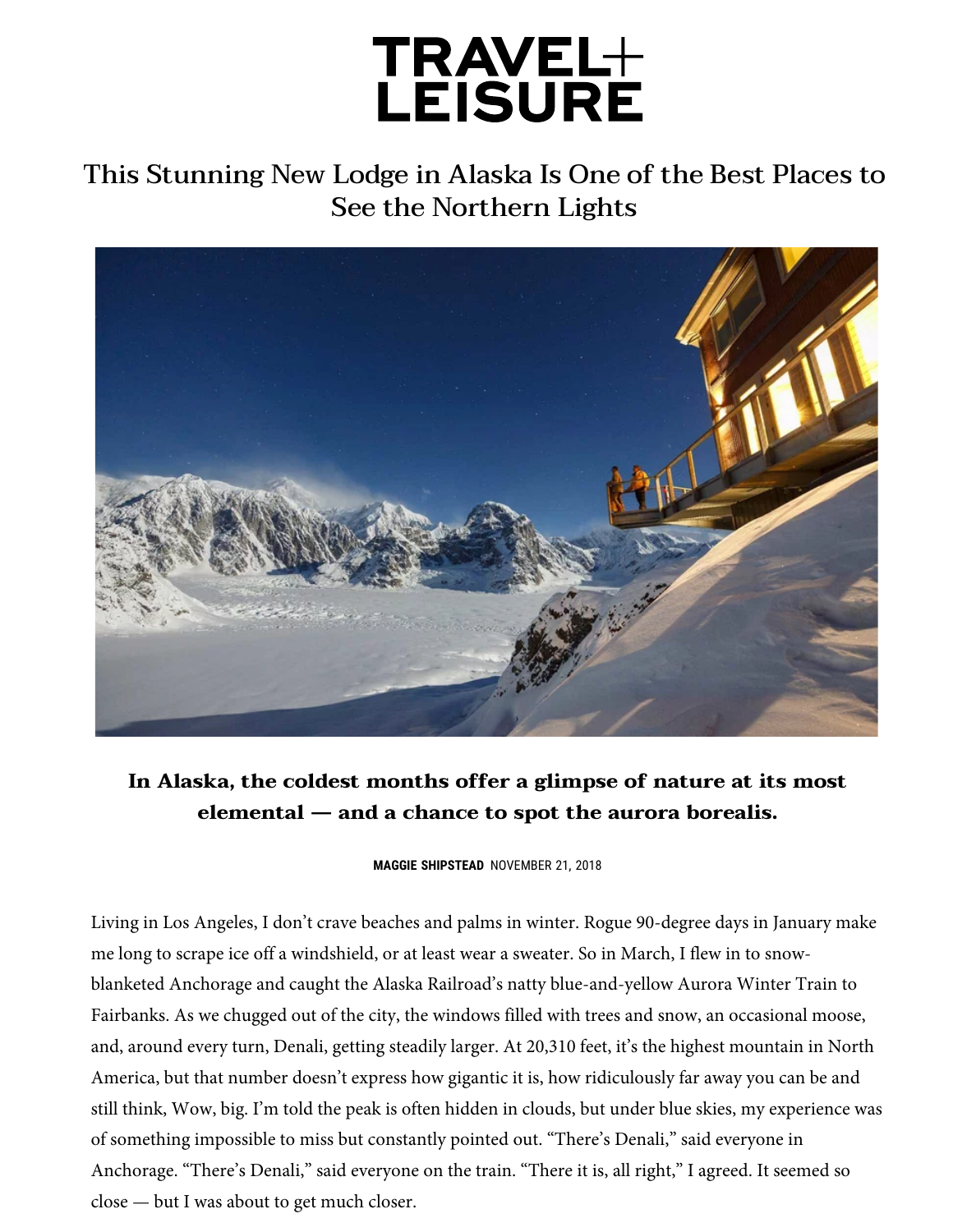It's difficult to convey the awesomeness of the Sheldon Chalet, a new lodge that sits right on Denali's shoulder and is accessible only by helicopter. But the bare facts are these: in the 1950s, a bush pilot named Don Sheldon homesteaded five acres inside what would later become Denali National Park and Preserve, including a 300-foot-high granite outcropping sticking out of a glacier. Atop it, he built a hut that, by virtue of its location, was only practical for use by experienced mountaineers.



Sheldon died in 1975, but last year, two of his children built a hexagonally shaped, heavily engineered, highly improbable five-bedroom piece of heaven, from which guests can trek over glaciers, go heli-hiking, and glimpse the aurora borealis. Flying in, I watched from the helicopter's bubble-like cockpit as leafless birch forest gave way to cracked superhighways of ice snaking through a maze of upthrust slabs, sawtooth ridges, and looming monoliths. "There's Denali," the pilot said.

The chalet appeared ludicrously small, dwarfed by its surroundings, a toy house perched on a miniature rock. After we landed, I was led inside and welcomed with champagne and oysters and other nibbles that refocused my brain on the most important thing — me.

Herein lies the particular, vertigo-inducing magic of the Sheldon Chalet: contrast. The lodge fortifies you with cozy comforts. There's a warm stove, snuggly faux-fur blankets, slippers in your size, even artful little pillow chocolates. But step outside and there is only austerity and silence, a landscape produced by eons of uplifting rock and compressing ice, a place so profoundly unable to know or care about your existence that in its presence you feel both afraid and euphoric. You are so small, and your life is so brief and insignificant, but isn't that kind of freeing? The experience forces you to be in the present, free of petty concerns like Instagramming or sending gloating texts. Plus, there's no Wi-Fi.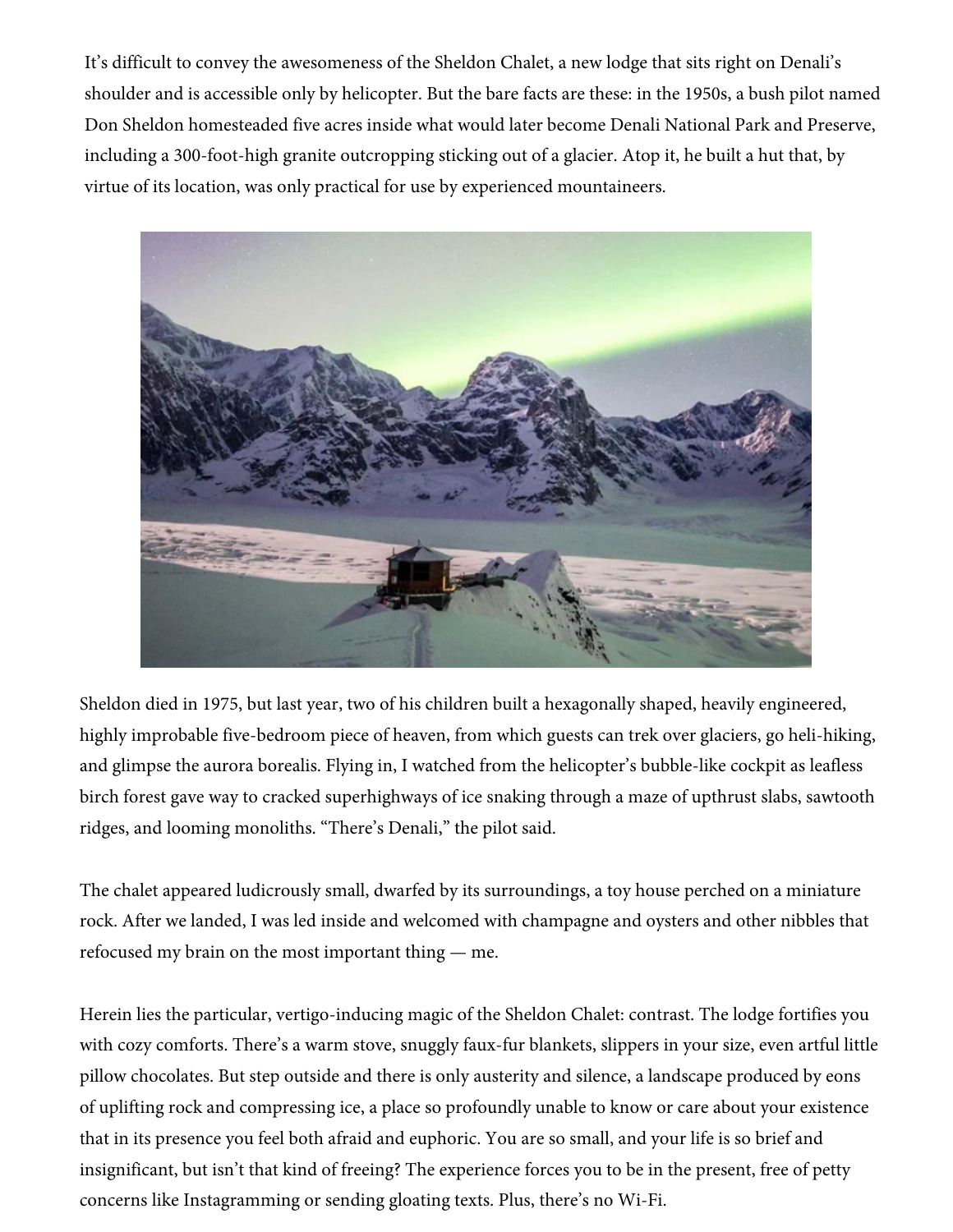The Chalet is only the most rarefied example of an Alaskan trend toward remote, small-scale accommodation. The new Borealis Basecamp, 25 miles north of Fairbanks and fully off-grid, is a lunar colony of dome-shaped white cabins. Each has a panoramic window angled to facilitate viewing the northern lights from — wait for it — bed. Aurora tourism is notoriously tricky; not only do you need to be in the right place at the right time, you need a clear, dark sky. Fairbanks is in the right latitude (check) and has little ambient light and low precipitation (check, check), but you still have to cross your fingers.

My first night, around 10, a pale band appeared in the sky. The wind kicked up; the temperature dropped into the single digits. I got out of bed and hustled into my many layers. I needed to be under the sky, the whole thing.

Pale green light swirled up like peacock plumes. Glittering bridges spanned the horizon. Here it was again — the exhilarating indifference of the natural world. The aurora, this impossibly beautiful thing, holds no int[ention, carries no purpose, needs no observer. It's chemistry. On this particular night,](https://www.travelandleisure.com/travel-news/sheldon-chalet-denali-alaska-new-hotel) charged particles had traveled more than 90 million miles through space on the solar wind, and reacted with gases in the atmosphere when I happened to be looking up. Ninety million miles.

"Big country," people say about Alaska, but everything's relative.